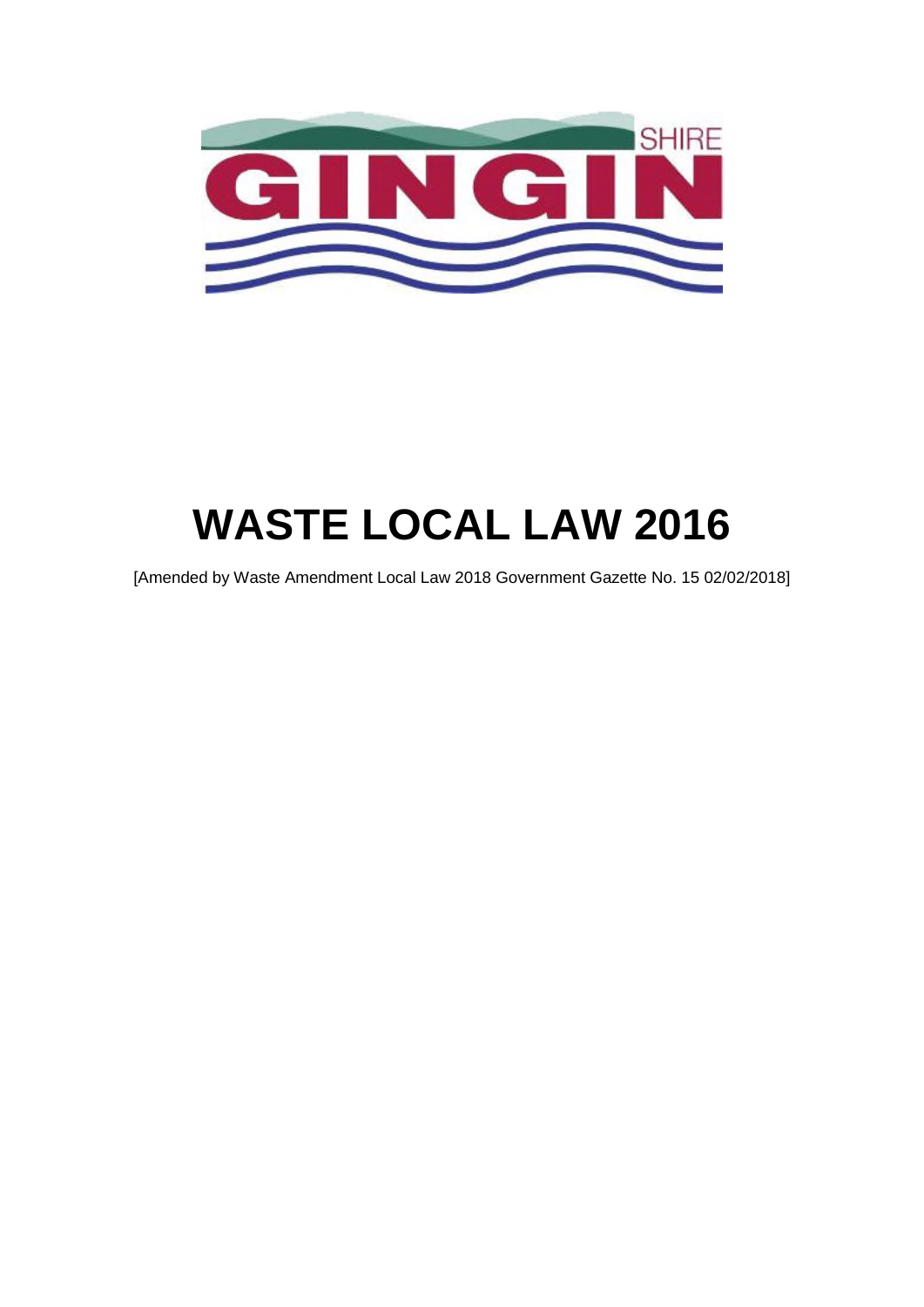#### *Waste Avoidance and Resource Recovery Act 2007 Local Government Act 1995*

**Shire of Gingin**

# **Waste Local Law 2016**

# **CONTENTS** \_\_\_\_\_\_\_\_\_\_\_\_\_\_\_\_\_\_\_\_\_\_\_\_\_\_\_\_\_\_\_\_\_\_\_\_\_\_\_\_\_\_\_\_\_

\_\_\_\_\_\_\_\_\_\_\_\_\_\_\_\_\_\_\_\_\_\_\_\_\_\_\_\_\_\_\_\_\_\_\_\_\_\_\_\_\_\_\_\_\_

#### **[Part 1 - Preliminary](#page-3-0)**

- [1.1](#page-3-1) [Short title](#page-3-1)
- [1.2](#page-3-2) [Commencement](#page-3-2)
- [1.3](#page-3-3) [Application](#page-3-3)
- [1.4](#page-3-4) [Repeal](#page-3-4)
- [1.5](#page-3-5) [Meaning of terms used in this local law](#page-3-5)
- [1.6](#page-6-0) [Local public notice of determinations](#page-6-0)
- [1.7](#page-6-1) [Rates, fees and charges](#page-6-1)
- [1.8](#page-6-2) [Power to provide waste services](#page-6-2)

#### **[Part 2 - Local government waste](#page-6-3)**

- [2.1](#page-6-4) [Supply of receptacles](#page-6-4)
- [2.2](#page-7-0) [Deposit of waste in receptacles](#page-7-0)
- [2.3](#page-7-1) [General waste receptacles](#page-7-1)
- [2.4](#page-7-2) [Recycling waste receptacles](#page-7-2)
- [2.5](#page-8-0) [Organic waste receptacles](#page-8-0)
- [2.6](#page-8-1) [Direction to place or remove a receptacle](#page-8-1)
- [2.7](#page-8-2) [Duties of owner or occupier](#page-8-2)
- [2.8](#page-9-0) [Exemption](#page-9-0)
- [2.9](#page-9-1) [Damaging or removing receptacles](#page-9-1)
- [2.10](#page-9-2) [Verge collections](#page-9-2)

#### **[Part 3 - General duties](#page-10-0)**

- [3.1](#page-10-1) [Duties of an owner or occupier](#page-10-1)
- [3.2](#page-10-2) [Removal of waste from premises](#page-10-2)
- [3.3](#page-11-0) [Receptacles and containers for public use](#page-11-0)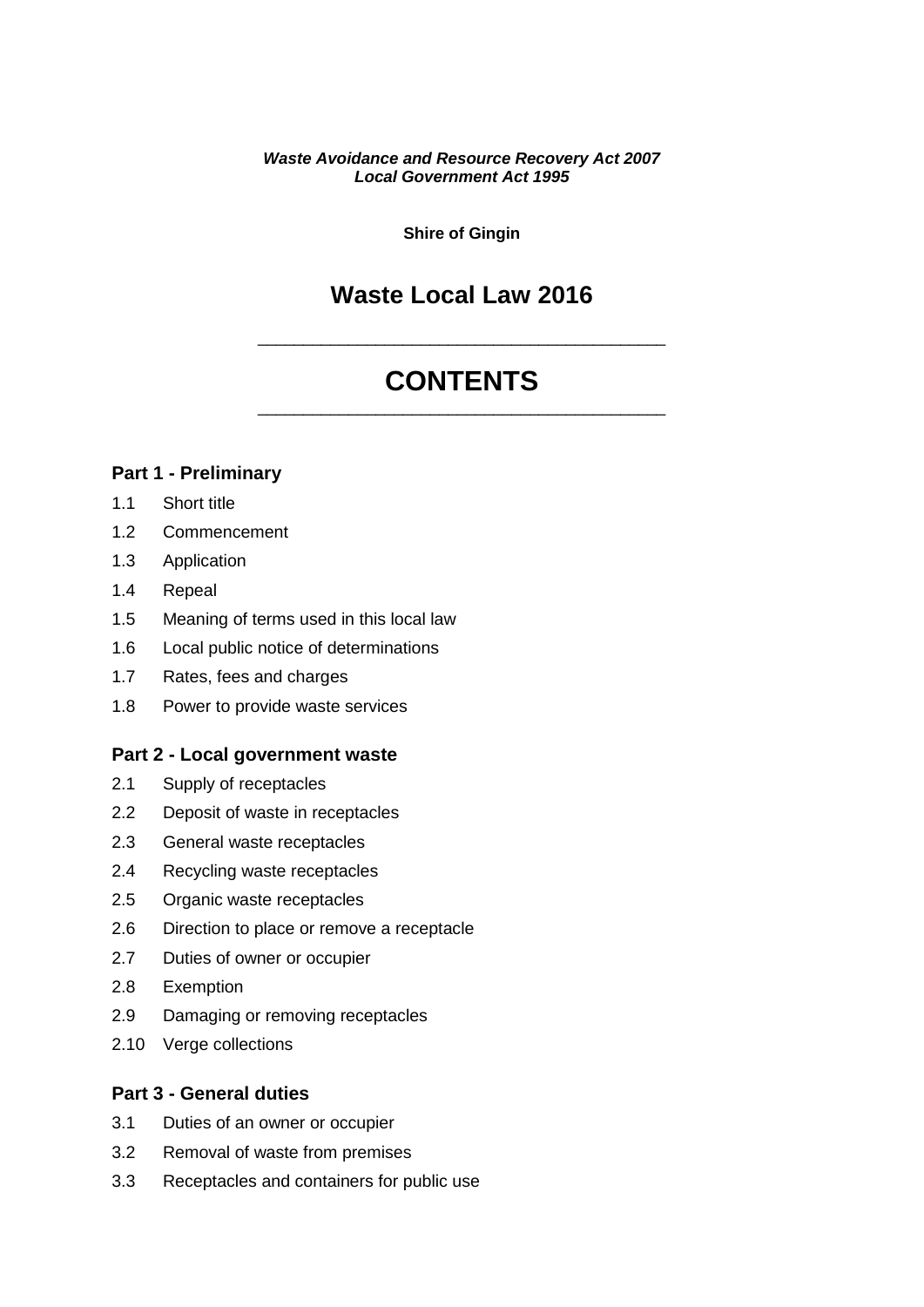# **[Part 4 - Operation of waste facilities](#page-11-1)**

- [4.1](#page-11-2) [Operation of this Part](#page-11-2)
- [4.2](#page-11-3) [Hours of operation](#page-11-3)
- [4.3](#page-11-4) [Signs and directions](#page-11-4)
- [4.4](#page-11-5) [Fees and charges](#page-11-5)
- [4.5](#page-12-0) [Depositing waste](#page-12-0)
- [4.6](#page-12-1) [Prohibited activities](#page-12-1)

# **[Part 5 - Enforcement](#page-12-2)**

- [5.1](#page-12-3) [Objection and appeal rights](#page-12-3)
- [5.2](#page-13-0) [Offences and general penalty](#page-13-0)
- [5.3](#page-13-1) [Other costs and expenses](#page-13-1)
- [5.4](#page-13-2) [Prescribed offences](#page-13-2)
- [5.5](#page-13-3) [Form of notices](#page-13-3)

# **[Schedule 1 - Meaning of 'non-collectable waste'](#page-15-0)**

# **[Schedule 2 - Prescribed offences](#page-16-0)**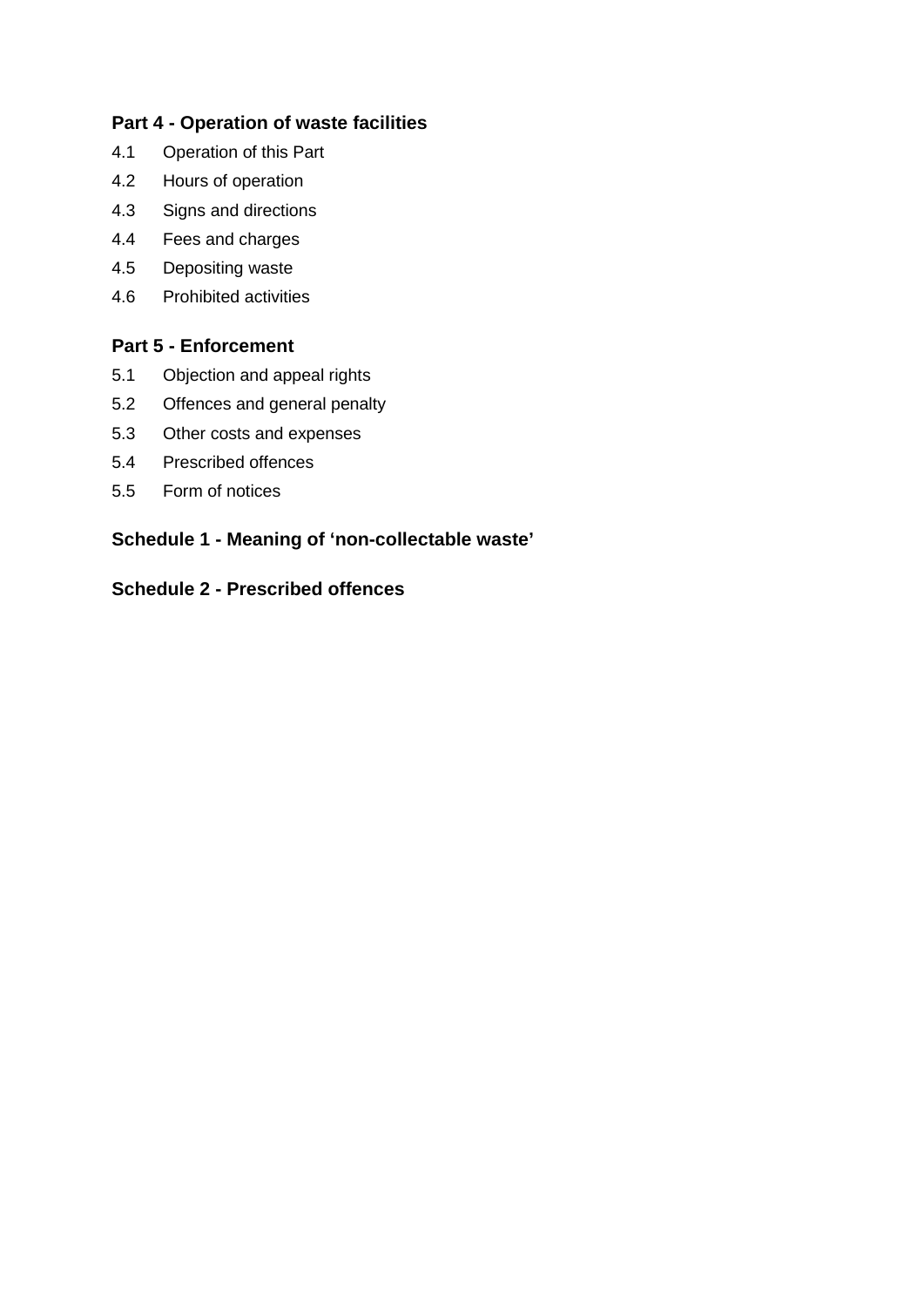#### *Waste Avoidance and Resource Recovery Act 2007 Local Government Act 1995*

# **Shire of Gingin**

#### **Waste Local Law 2016**

Under the powers conferred on it by the *Waste Avoidance and Resource Recovery Act 2007*, the *Local Government Act 1995* and under all other enabling powers, the Council of the Shire of Gingin resolved on 15 November 2016 to make the following local law.

# <span id="page-3-0"></span>**Preliminary**

# <span id="page-3-1"></span>**1.1 Short title**

<span id="page-3-2"></span>This local law may be cited as the *Shire of Gingin Waste Local Law 2016*.

# **1.2 Commencement**

This local law commences on the 14th day after the day on which it is published in the *Government Gazette*.

#### <span id="page-3-3"></span>**1.3 Application**

<span id="page-3-4"></span>This local law applies throughout the entire district.

#### **1.4 Repeal**

Part 4, Division 2 [Disposal of Refuse] of the Shire of Gingin Health Local Laws 2004 published in the *Government Gazette* on 28 June 2004 is repealed.

# <span id="page-3-5"></span>**1.5 Meaning of terms used in this local law**

(1) In this local law—

*authorised person* means a person appointed by the local government under section 9.10 of the LG Act to perform any of the functions of an authorised person under this local law;

*collectable waste* means local government waste that is not—

- (a) liquid refuse;
- (b) liquid waste; or
- (c) non-collectable waste;

*collectable waste receptacle* means a receptacle for the deposit and collection of collectable waste that is—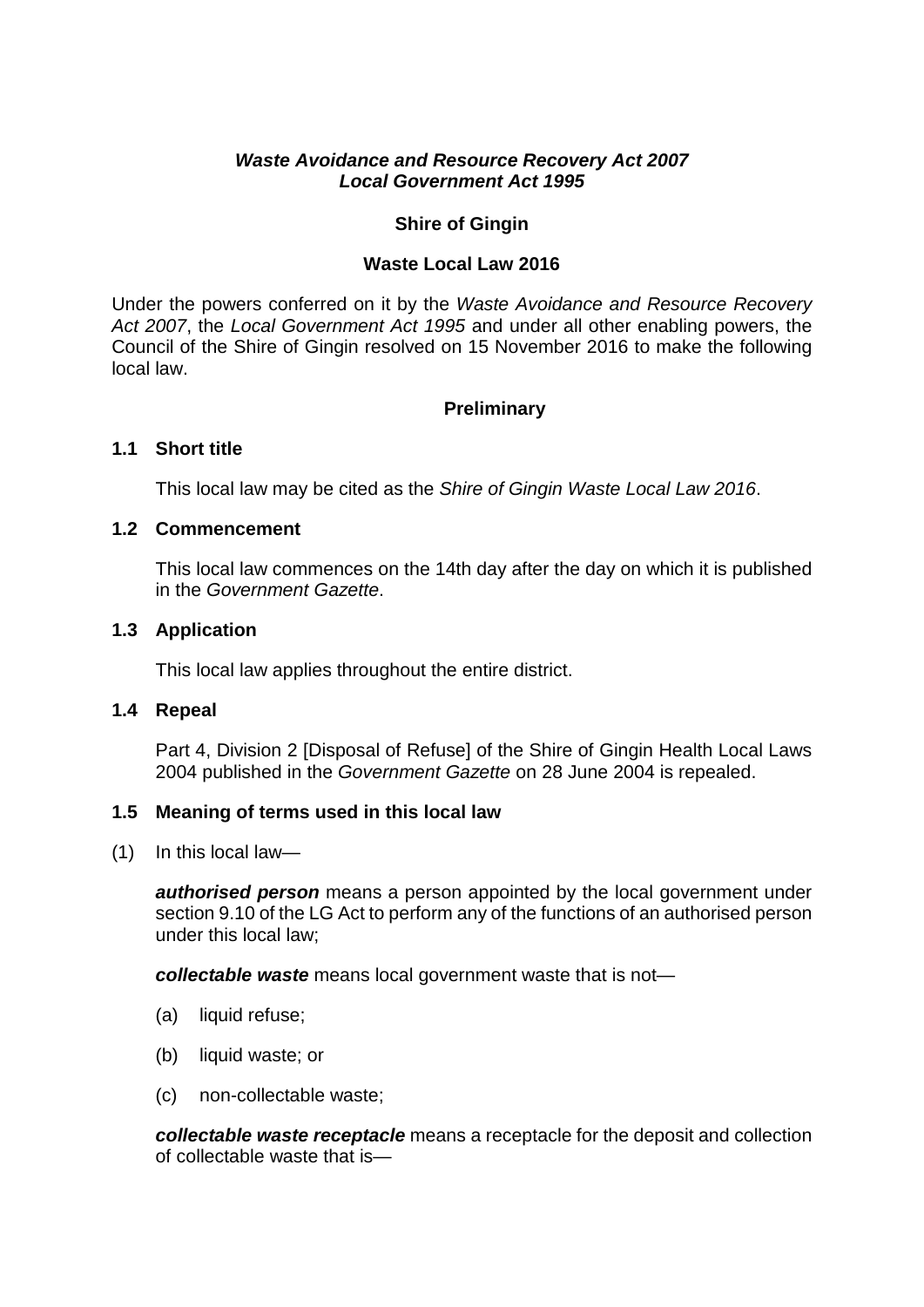- (a) a recycling waste receptacle;
- (b) a general waste receptacle; or
- (c) an organic waste receptacle;

*collection*, when used in relation to a receptacle, means the collection and removal of collectable waste from the receptacle by the local government or its contractor;

*collection day* means the day determined by the local government for the collection of collectable waste in the district or a part of the district;

*collection time* means the time on the collection day determined by the local government for the collection of collectable waste in the district or a part of the district;

*commencement date* means the date on which this local law commences operation under clause [1.2](#page-3-2);

*costs* of the local government include administrative costs;

**Council** means the council of the local government;

*district* means the district of the local government;

*general waste receptacle* means a receptacle for the deposit and collection of collectable waste that is not recycling waste;

*LG Act* means the *Local Government Act 1995*;

*LG Regulations* means the *Local Government (Functions and General) Regulations 1996*;

*local government* means the Shire of Gingin:

*local government waste* has the same meaning as in the WARR Act;

*non-collectable waste* has the meaning set out in Schedule 1;

*occupier* in relation to premises, means any or all of the following—

- (a) a person by whom or on whose behalf the premises are actually occupied; or
- (b) a person having the management or control of the premises;

*organic waste* means waste that decomposes readily, such as garden waste or food waste;

*organic waste receptacle* means a receptacle for the deposit and collection of organic waste;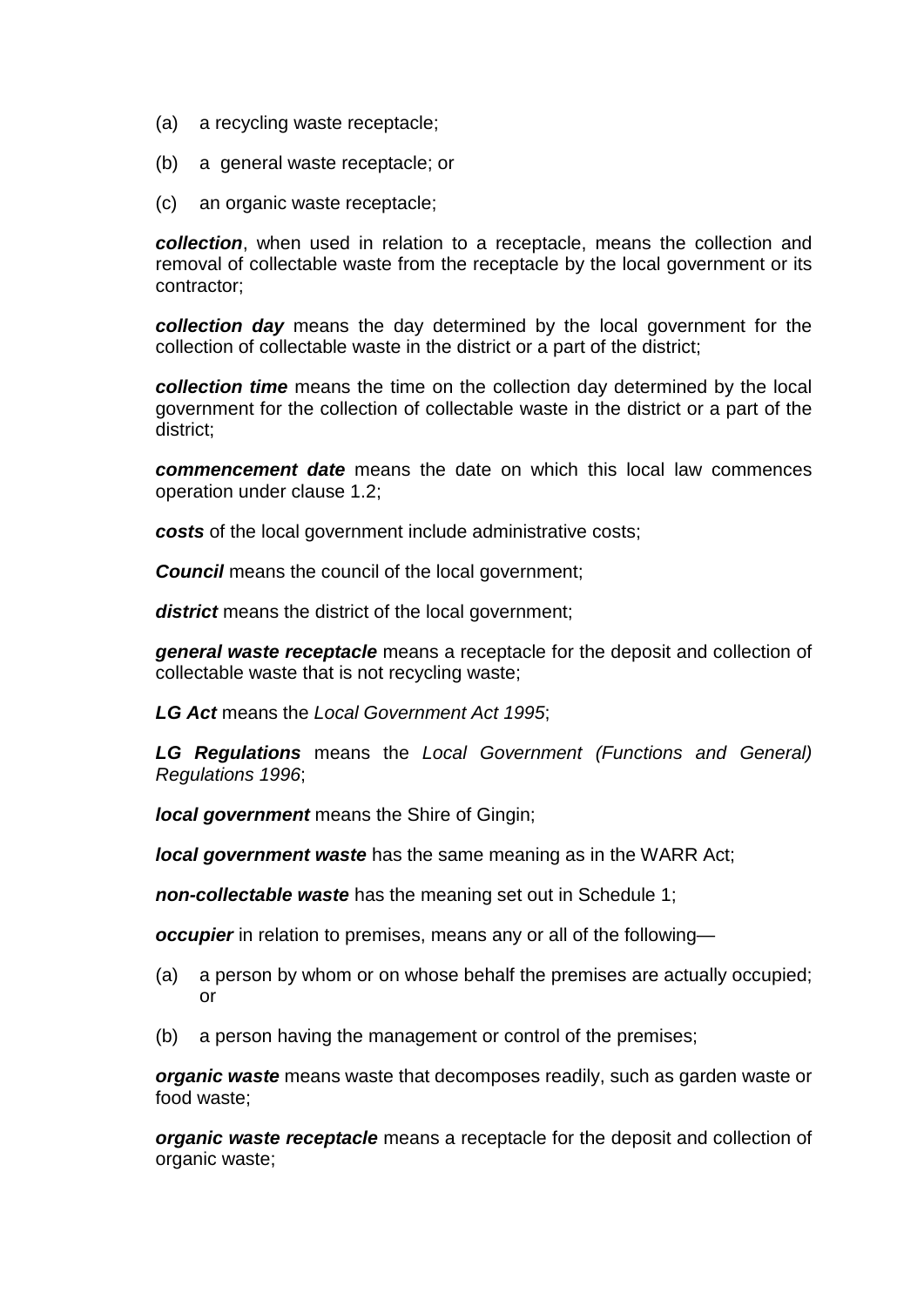*owner* has the same meaning as in the LG Act;

*premises* has the same meaning as in the *Health Act 1911*;

*public place* includes a place to which the public ordinarily have access, whether or not by payment of a fee;

#### *receptacle* means a receptacle—

- (a) that has been supplied for the use of the premises by the local government or its contractor, or which has otherwise been approved by the local government; and
- (b) the waste from which is collected and removed from the premises by the local government or its contractor;

*recycling waste receptacle* means a receptacle for the deposit and collection of recycling waste;

#### *recycling waste* means—

- (a) paper and cardboard;
- (b) plastic containers comprised of polyethylene terephthalate or high density polyethylene;
- (c) glass containers;
- (d) steel containers;
- (e) aluminium containers;
- (f) liquid paper board; and
- (g) any other waste determined by the local government to be recycling waste;

*rural living* means any area zoned as rural living under the local government's local planning scheme;

*specified* means specified by the local government or an authorised person, as the case may be;

*street alignment* means the boundary between the land comprising a street and the land that abuts the street;

*townsite* means the townsites of Gingin, Lancelin, Guilderton, Seabird and Ledge Point;

*WARR Act* means the *Waste Avoidance and Resource Recovery Act 2007*;

*WARR Regulations* means the *Waste Avoidance and Resource Recovery Regulations 2008*;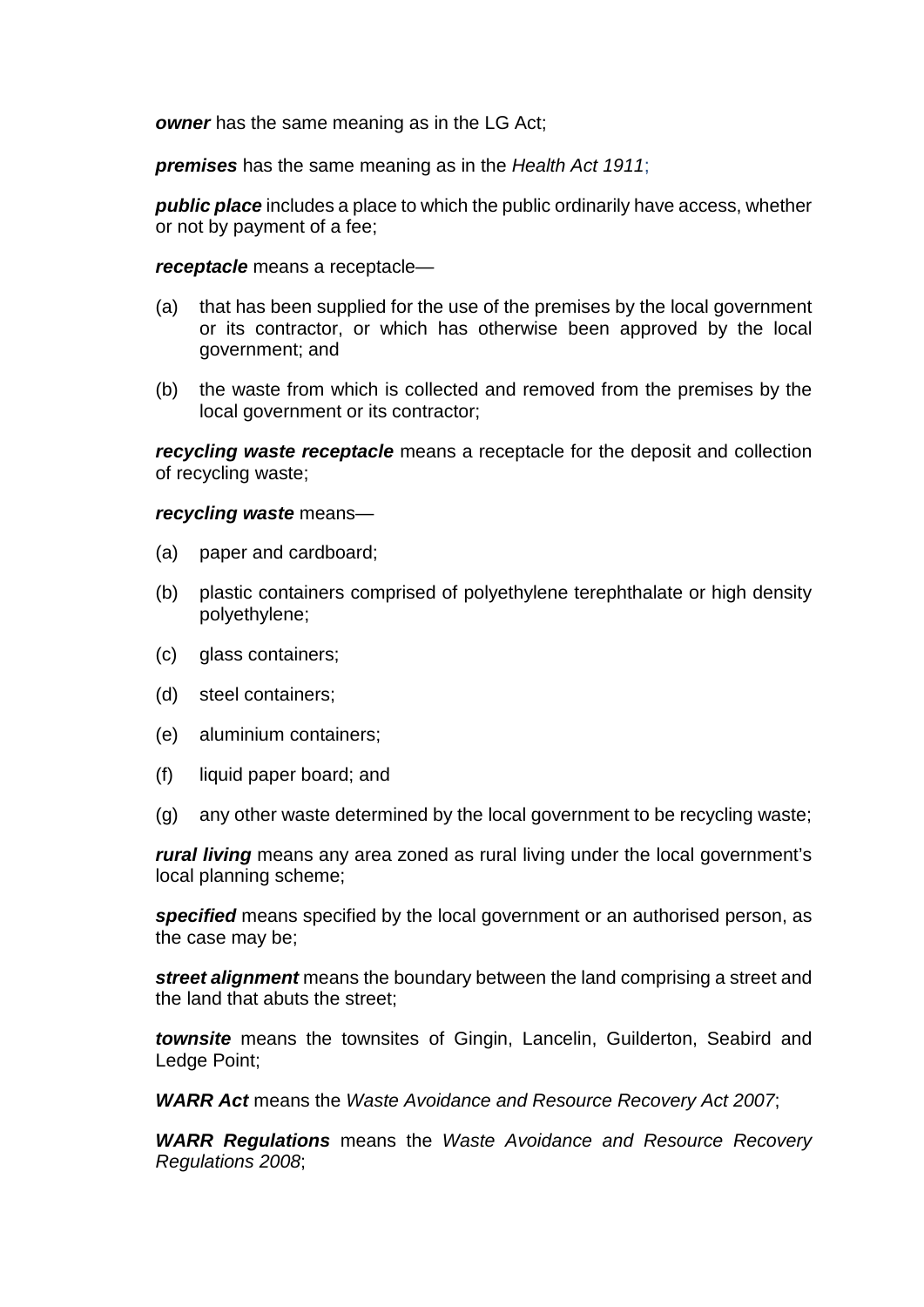*waste* has the same meaning as in the WARR Act;

*waste facility* means a waste facility, as defined in the WARR Act, that is operated by the local government; and

*waste service* has the same meaning as in the WARR Act.

(2) Where, in this local law, a duty or liability is imposed on an owner or occupier, or on an owner and occupier, the duty or liability is taken to be imposed jointly and severally on each of the owners or occupiers.

# <span id="page-6-0"></span>**1.6 Local public notice of determinations**

Where, under this local law, the local government has a power to determine a matter –

- (a) local public notice, under section 1.7 of the LG Act, must be given of the matter determined;
- (b) the determination becomes effective only after local public notice has been given;
- (c) the determination remains in force for the period of 1 year after the date that local public notice has been given under subclause (a);
- (d) after the period referred to in subclause (c), the determination continues in force only if, and for so long as, it is the subject of local public notice, given annually, under section 1.7 of the LG Act; and
- (e) the determination must be recorded in a publicly accessible register of determinations that must be maintained by the local government.

# <span id="page-6-1"></span>**1.7 Rates, fees and charges**

The local government's powers to impose rates, fees and charges in relation to waste services are set out in sections 66 to 68 of the WARR Act and sections 6.16 and 6.17 of the LG Act.

# <span id="page-6-2"></span>**1.8 Power to provide waste services**

The local government's power to provide, or enter into a contract for the provision of, waste services is dealt with in section 50 of the WARR Act.

# <span id="page-6-3"></span>**Local government waste**

# <span id="page-6-4"></span>**2.1 Supply of receptacles**

(1) The local government is to supply or otherwise approve, for the use of each townsite, rural living zone, industrial zone or tourism zone premises that is, or is capable of being, occupied or used for residential purposes, 1 or more receptacles for the collection and removal, from those premises, of collectable waste.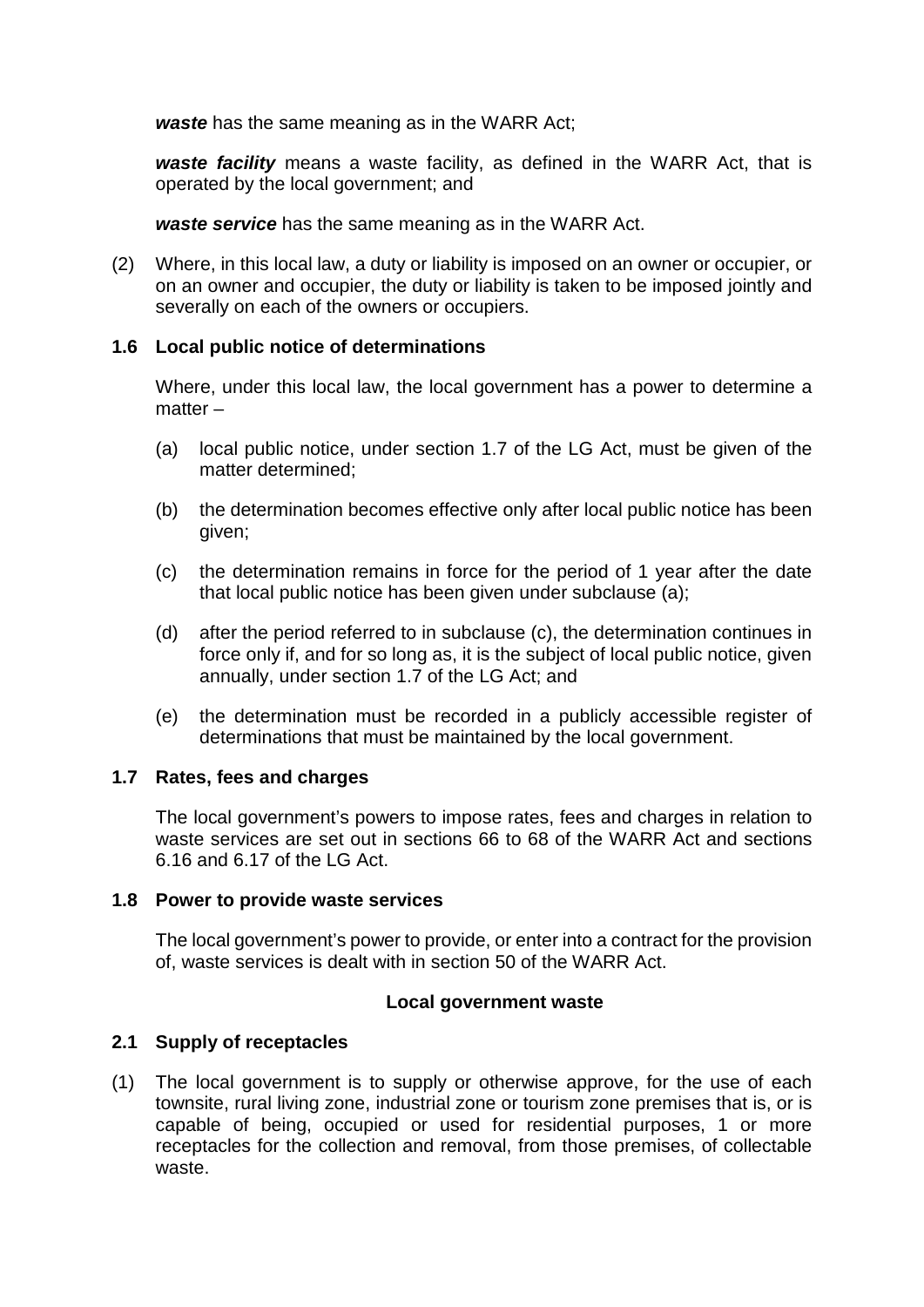- <span id="page-7-3"></span>(2) The owner of premises to which subclause (1) applies must—
	- (a) ensure that the fee or charge (if any) imposed by the local government in relation to each receptacle is paid to the local government; and
	- (b) ensure that each receptacle is used, in respect of those premises, in accordance with this local law.

#### <span id="page-7-4"></span><span id="page-7-0"></span>**2.2 Deposit of waste in receptacles**

- <span id="page-7-5"></span>(1) An owner or occupier of premises must not deposit or permit to be deposited in a receptacle any non-collectable waste.
- <span id="page-7-6"></span>(2) A person must not deposit waste in a receptacle that has been provided for the use of other premises without the consent of the owner or occupier of those premises.

#### <span id="page-7-1"></span>**2.3 General waste receptacles**

- <span id="page-7-7"></span>(1) An owner or occupier of premises must not deposit or permit to be deposited in a general waste receptacle—
	- (a) where the receptacle has a capacity of 240 litres—more than 70 kilograms of collectable waste; or
	- (b) where the receptacle has any other capacity—more than the weight determined by the local government.
- <span id="page-7-8"></span>(2) Where the local government supplies recycling waste receptacles, an owner or occupier of premises must not deposit or permit to be deposited in a general waste receptacle any recycling waste.
- (3) Where the local government supplies organic waste receptacles, an owner or occupier of premises must not deposit or permit to be deposited in a general waste receptacle any organic waste.

#### <span id="page-7-2"></span>**2.4 Recycling waste receptacles**

An owner or occupier of premises must not deposit or permit to be deposited in a recycling waste receptacle—

- <span id="page-7-9"></span>(a) anything other than the particular type of recycling waste for which that receptacle was provided by the local government for those premises;
- <span id="page-7-10"></span>(b) where the receptacle has a capacity of 240 litres— more than 70 kilograms of recycling waste; or
- (c) where the receptacle has any other capacity—more than the weight determined by the local government.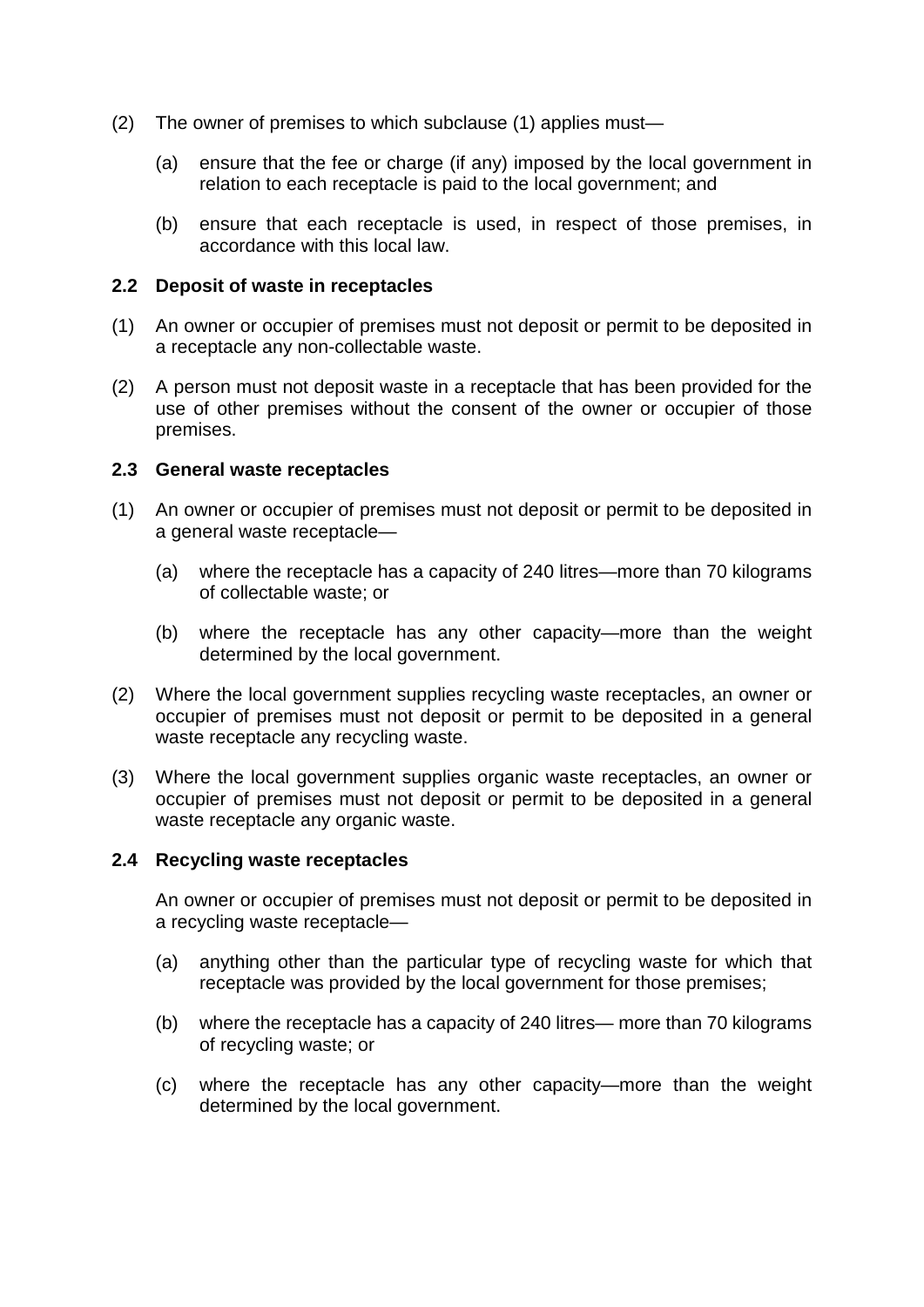# <span id="page-8-0"></span>**2.5 Organic waste receptacles**

An owner or occupier of premises must not deposit or permit to be deposited in an organic waste receptacle—

- <span id="page-8-3"></span>(a) anything other than the particular type of organic waste for which that receptacle was provided by the local government for those premises;
- <span id="page-8-4"></span>(b) where the receptacle has a capacity of 240 litres - more than 70 kilograms of organic waste; or
- (c) where the receptacle has any other capacity more than the weight determined by the local government.

# <span id="page-8-1"></span>**2.6 Direction to place or remove a receptacle**

- (1) The local government or an authorised person may give a written direction to an owner or occupier of specified premises —
	- (a) to place a receptacle in respect of those premises for collection; or
	- (b) to remove a receptacle in respect of those premises after collection.
- (2) The direction under subclause (1) may specify when the placement or removal is to occur, or where the receptacle is to be placed, or both.
- <span id="page-8-5"></span>(3) An owner or occupier of premises must comply with a direction given under this clause.

# <span id="page-8-2"></span>**2.7 Duties of owner or occupier**

An owner or occupier of premises must—

- <span id="page-8-6"></span>(a) except for a reasonable period before and after collection time, keep each receptacle in a storage space or area that is behind the street alignment;
- <span id="page-8-7"></span>(b) take reasonable steps, if placing a receptacle for collection on the verge adjoining the premises, or other area as determined by the local government, ensure that, within a reasonable period before collection time, each receptacle is —
	- (i) within 1 metre of the carriageway;
	- (ii) placed so that it does not unduly obstruct any footpath, cycle way, right-of-way or carriageway; and
	- (iii) facing squarely to the edge of and opening towards the carriageway,

or in such other position as is approved in writing by the local government or an authorised person;

<span id="page-8-8"></span>(c) take reasonable steps to ensure that the premises are provided with an adequate number of receptacles; and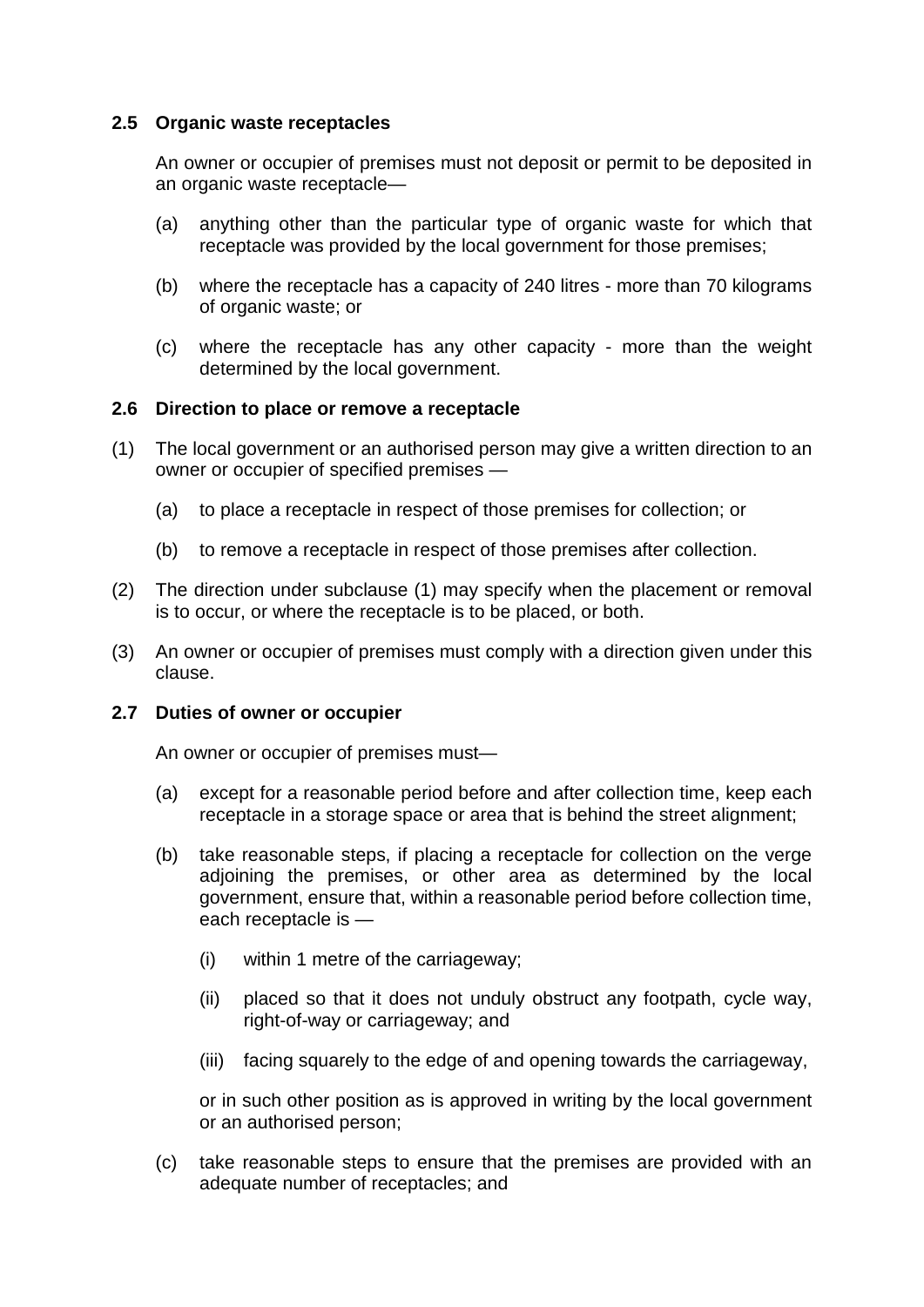<span id="page-9-3"></span>(d) if the receptacle is lost, stolen, damaged or defective, notify the local government, as soon as practicable, after the event.

#### <span id="page-9-0"></span>**2.8 Exemption**

- (1) An owner or occupier of premises may apply in writing to the local government for an exemption from compliance with the requirements of clause 2.7(a) or (b).
- (2) The local government or an authorised person may grant, with or without conditions, or refuse an application for exemption from compliance under this clause.
- (3) An exemption granted under this clause must state—
	- (a) the premises to which the exemption applies;
	- (b) the period during which the exemption applies; and
	- (c) any conditions imposed by the local government or the authorised person.
- (4) An exemption granted under this clause ceases to apply
	- (a) if the local government decides, on reasonable grounds, that there has been a failure to comply with a condition of the exemption; and
	- (b) from the date that the local government informs the owner or occupier of its decision under clause 2.8(4)(a).

#### <span id="page-9-1"></span>**2.9 Damaging or removing receptacles**

A person, other than the local government or its contractor, must not—

- <span id="page-9-4"></span>(a) damage, destroy or interfere with a receptacle; or
- <span id="page-9-5"></span>(b) except as permitted by this local law or as authorised by the local government or an authorised person, remove a receptacle from any premises to which it was delivered by the local government or its contractor.

#### <span id="page-9-2"></span>**2.10 Verge collections**

- (1) Where the local government has advertised a verge waste collection (such as a green waste, or a bulk waste, verge collection) a person, unless with and in accordance with the approval of the local government or an authorised person—
	- (a) must deposit waste only during the period of time, and in accordance with other terms and conditions, as advertised by the local government in relation to that verge waste collection; and
	- (b) must otherwise comply with those terms and conditions.
- <span id="page-9-6"></span>(2) Where waste has been deposited on a verge for a verge waste collection, a person must not remove any of that waste for a commercial purpose but may remove it for any other purpose.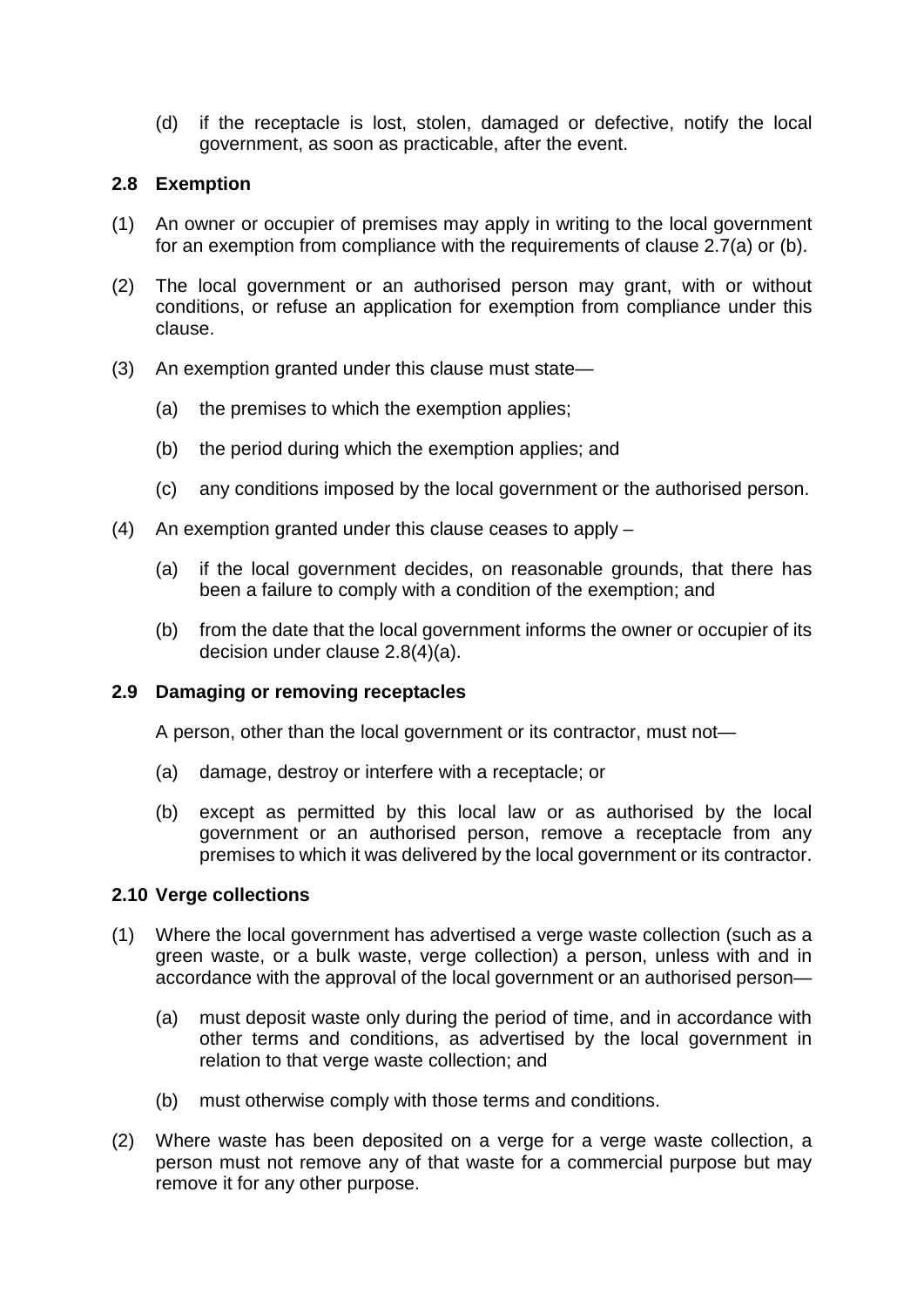- (3) Except where waste is lawfully removed from a verge under this clause, a person must not disassemble or tamper with any waste deposited on a verge for a verge waste collection so as to increase the risk of harm to any person.
- (4) Clause 2.10(2) does not apply to the local government or a person engaged or contracted by the local government in relation to the verge waste collection.

#### **General duties**

#### <span id="page-10-1"></span><span id="page-10-0"></span>**3.1 Duties of an owner or occupier**

An owner or occupier of premises must—

- <span id="page-10-3"></span>(a) take reasonable steps to ensure that a sufficient number of receptacles are provided to contain all waste which accumulates or may accumulate in or from the premises;
- <span id="page-10-4"></span>(b) ensure that each receptacle is kept in good condition and repair;
- <span id="page-10-6"></span><span id="page-10-5"></span>(c) take all reasonable steps to—
	- (i) prevent fly breeding and keep each receptacle free of flies, maggots, cockroaches, rodents and other vectors of disease;
	- (ii) prevent the emission of offensive or noxious odours from each receptacle; and
	- (iii) ensure that each receptacle does not cause a nuisance to an occupier of adjoining premises; and
- <span id="page-10-8"></span><span id="page-10-7"></span>(d) whenever directed to do so by the local government or an authorised person, thoroughly clean, disinfect, deodorise and apply a residual insecticide to each receptacle.

#### <span id="page-10-2"></span>**3.2 Removal of waste from premises**

- <span id="page-10-9"></span>(1) A person must not remove any waste from premises unless that person is—
	- (a) the owner or occupier of the premises;
	- (b) authorised to do so by the owner or occupier of the premises; or
	- (c) authorised in writing to do so by the local government or an authorised person.
- <span id="page-10-10"></span>(2) A person must not remove any waste from a receptacle without the approval of  $-$ 
	- (a) the local government or an authorised person; or
	- (b) the owner or occupier of the premises at which the receptacle is ordinarily kept.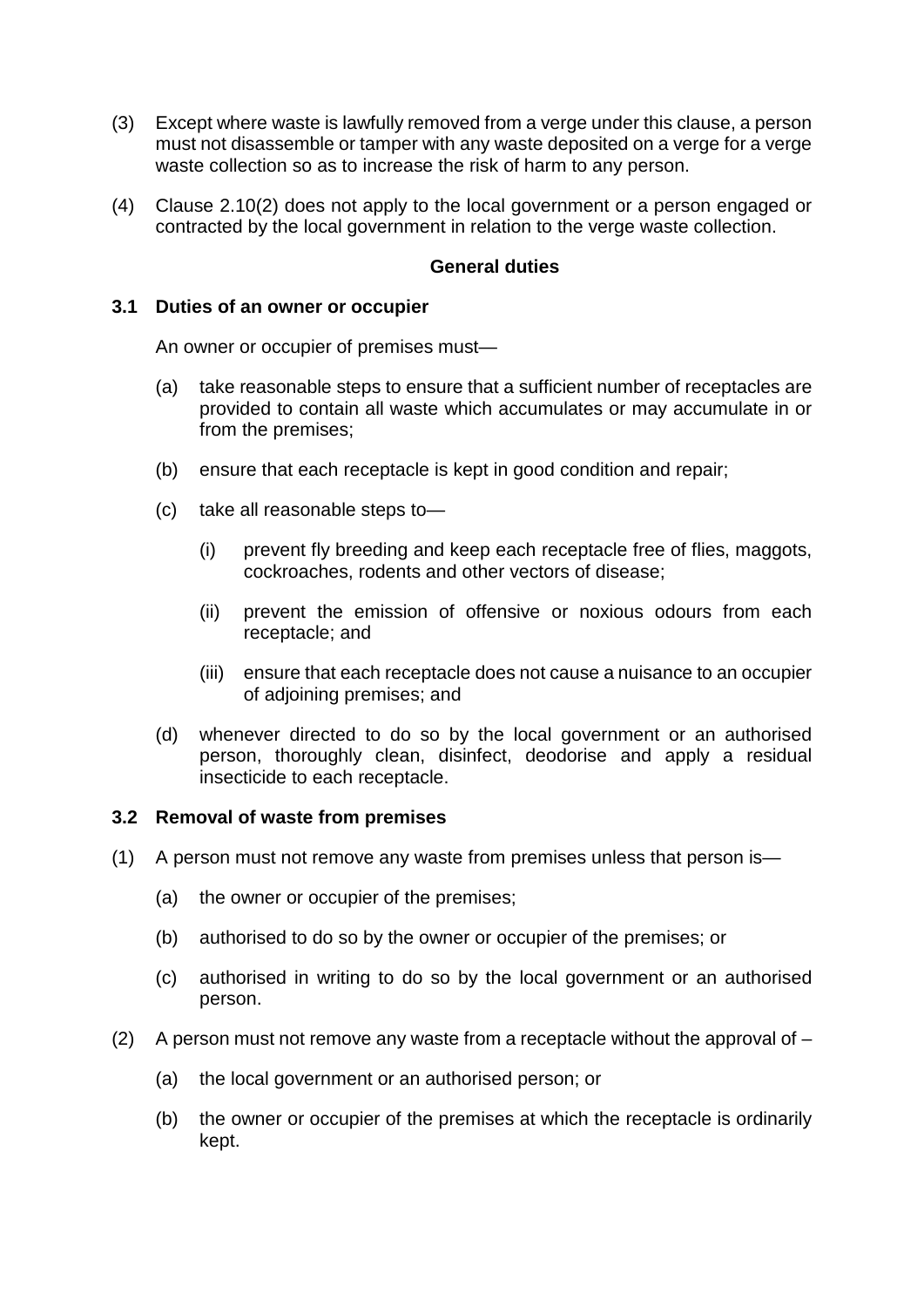# <span id="page-11-0"></span>**3.3 Receptacles and containers for public use**

A person must not, without the approval of the local government or an authorised person—

- (a) deposit household, commercial or other waste from any premises on or into; or
- (b) remove any waste from,

a receptacle provided for the use of the general public in a public place.

# <span id="page-11-1"></span>**Operation of waste facilities**

# <span id="page-11-2"></span>**4.1 Operation of this Part**

<span id="page-11-3"></span>This Part applies to a person who enters a waste facility.

# **4.2 Hours of operation**

The local government may from time to time determine the hours of operation of a waste facility.

# <span id="page-11-4"></span>**4.3 Signs and directions**

- (1) The local government or an authorised person may regulate the use of a waste facility—
	- (a) by means of a sign; or
	- (b) by giving a direction to a person within a waste facility.
- <span id="page-11-6"></span>(2) A person within a waste facility must comply with a sign or direction under subclause (1).
- (3) The local government or an authorised person may direct a person who commits, or is reasonably suspected by the local government or the authorised person of having committed, an offence under this clause to leave the waste facility immediately.
- <span id="page-11-7"></span>(4) A person must comply with a direction under subclause (3).

# <span id="page-11-5"></span>**4.4 Fees and charges**

- <span id="page-11-8"></span>(1) Unless subclause (3) applies, a person must, on or before entering a waste facility or on demand by the local government or an authorised person, pay the fee or charge as assessed by an authorised person.
- (2) An authorised person may assess the fee or charge in respect of a particular load of waste at a rate that applies to any part of that load, even if that rate is higher than the rate that would apply to any other part of the load.
- (3) Subclause (1) does not apply—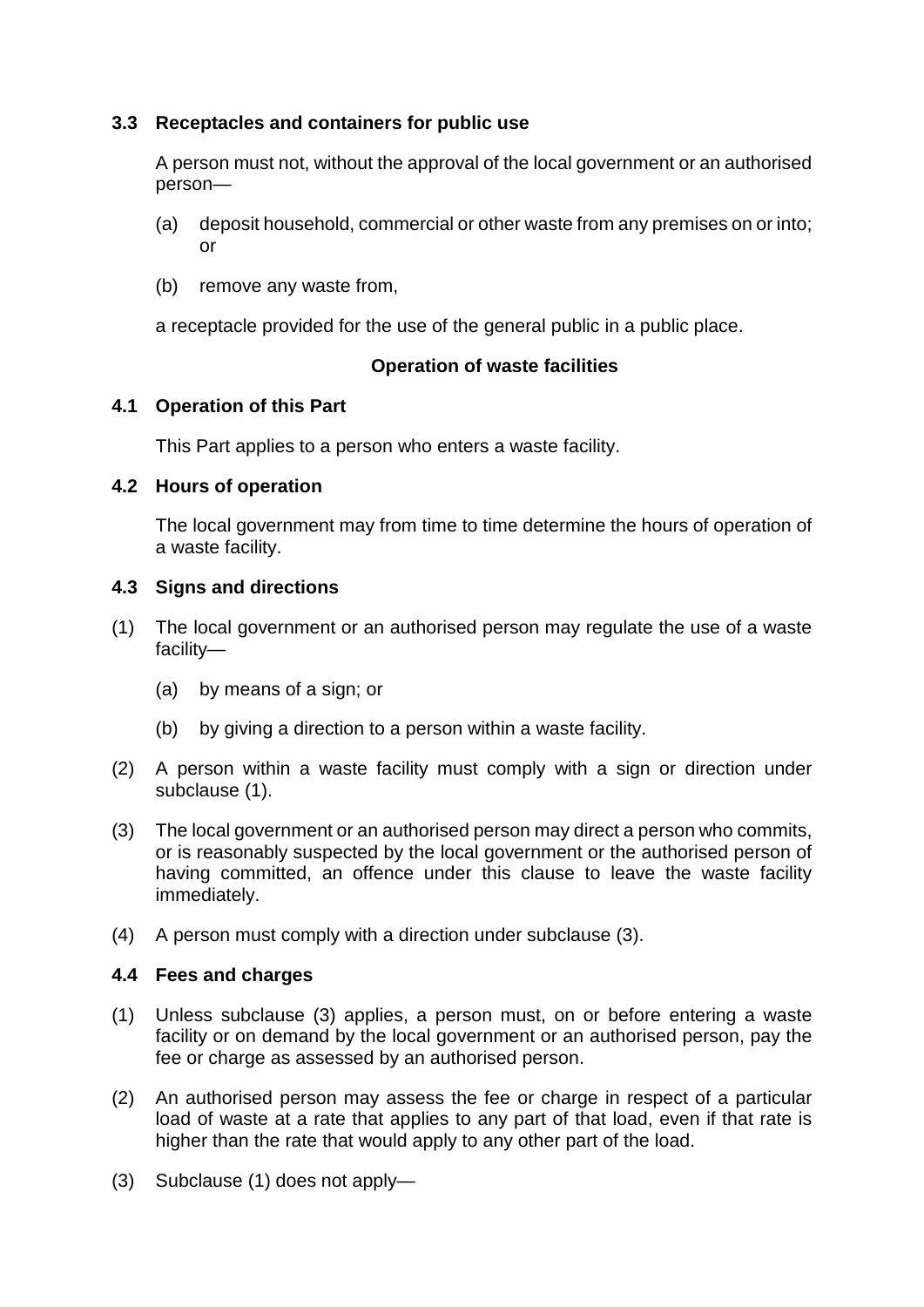- (a) to a person who disposes of waste in accordance with the terms of—
	- (i) a credit arrangement with the local government; or
	- (ii) any other arrangement with the local government to pay the fee or charge at a different time or in a different manner; and
- (b) to the deposit of waste owned by the local government, or in the possession of an employee on behalf of the local government.

#### <span id="page-12-0"></span>**4.5 Depositing waste**

- <span id="page-12-4"></span>(1) A person must not deposit waste at a waste facility other than—
	- (a) at a location determined by a sign and in accordance with the sign; and
	- (b) in accordance with the direction of an authorised person.
- (2) The local government may determine the classification of any waste that may be deposited at a waste facility.

#### <span id="page-12-1"></span>**4.6 Prohibited activities**

- <span id="page-12-7"></span><span id="page-12-6"></span><span id="page-12-5"></span>(1) Unless authorised by the local government, a person must not—
	- (a) remove any waste or any other thing from a waste facility;
	- (b) deposit at a waste facility that is a landfill site any waste that is toxic, poisonous or hazardous, or the depositing of which is regulated or prohibited by any written law;
	- (c) light a fire in a waste facility;
	- (d) remove, damage or otherwise interfere with any flora in a waste facility;
	- (e) remove, injure or otherwise interfere with any fauna in a waste facility; or
	- (f) damage, deface or destroy any building, equipment, plant or property within a waste facility.
- <span id="page-12-11"></span><span id="page-12-10"></span><span id="page-12-8"></span>(2) A person must not act in an abusive or threatening manner towards any person using, or engaged in the management or operation of, a waste facility.

# <span id="page-12-9"></span><span id="page-12-2"></span>**Enforcement**

#### <span id="page-12-3"></span>**5.1 Objection and appeal rights**

Division 1 of Part 9 of the LG Act applies to a decision under this local law to grant, renew, vary or cancel –

- (a) an approval under clause 2.7(b);
- (b) an exemption under clause 2.8(2);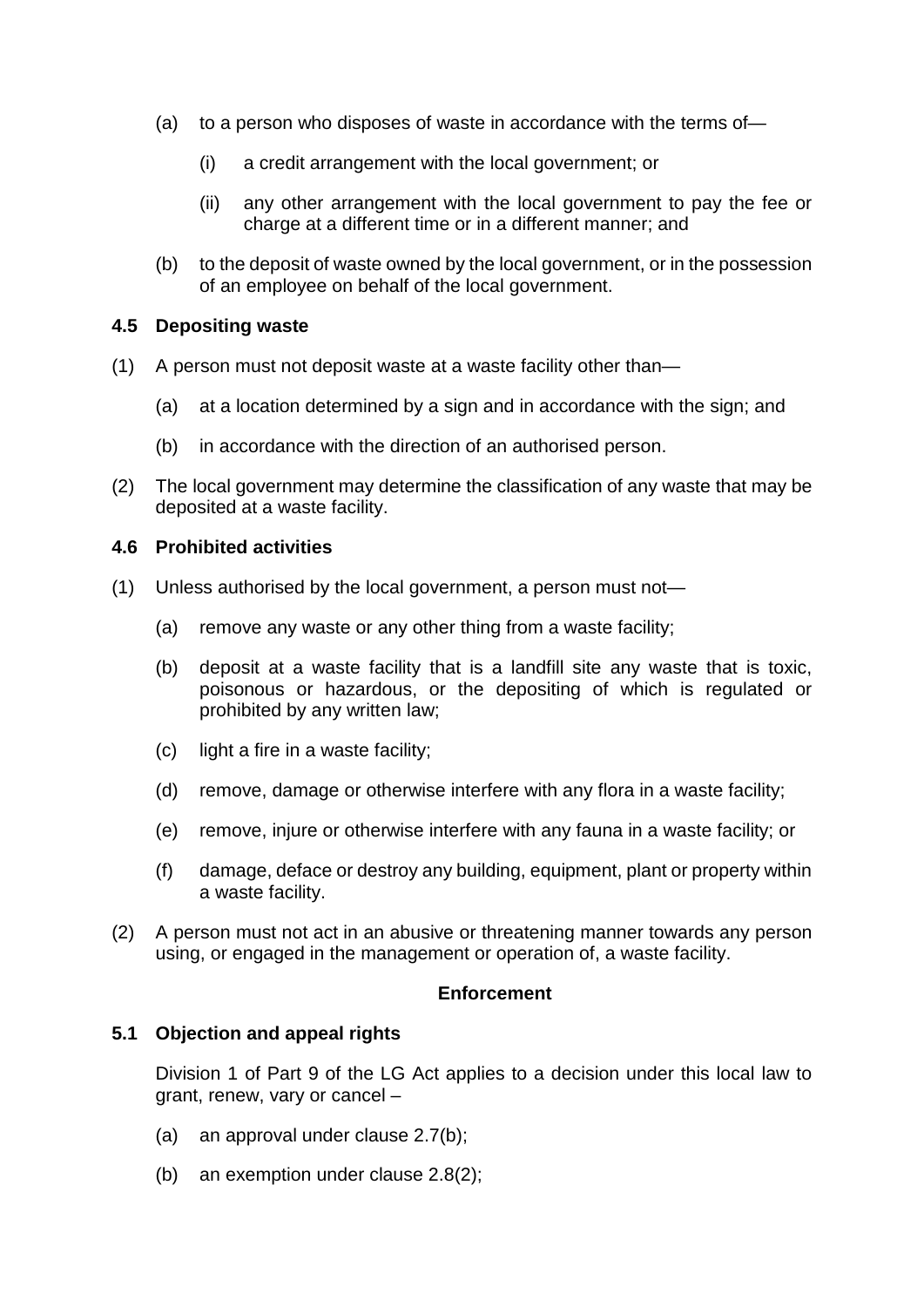- (c) an authorisation under clause 2.9(b);
- (d) an approval under clause 2.10(1);
- (e) an authorisation under clause  $3.2(1)(c)$ ;
- (f) an approval under clause 3.2(2); and
- <span id="page-13-0"></span>(g) an approval under clause 3.3.

# **5.2 Offences and general penalty**

- (1) A person who fails to do anything required or directed to be done under this local law, or who does anything which under this local law a person is prohibited from doing, commits an offence.
- (2) A person who commits an offence under this local law is liable, on conviction, to a penalty not exceeding \$5,000, and if the offence is of a continuing nature, to a further penalty not exceeding \$500 in respect of each day or part of a day during which the offence has continued.

# <span id="page-13-1"></span>**5.3 Other costs and expenses**

- (1) A person who is convicted of an offence underthi[s loc](#page-12-3)al law is to be liable, in addition to any penalty imposed under clause 5.12, to pay to the local government the costs and expenses incurred by the local government in taking remedial action such as—
	- (a) removing and lawfully disposing of toxic, hazardous or poisonous waste; or
	- (b) making good any damage caused to a waste facility.
- (2) The costs and expenses incurred by the local government are to be recoverable, as a debt due to the local government, in a court of competent civil jurisdiction.

# <span id="page-13-2"></span>**5.4 Prescribed offences**

- (1) An offence against a clause specified in Schedule 2 is a prescribed offence for the purposes of section 9.16(1) of the LG Act.
- (2) The amount of the modified penalty for a prescribed offence is that specified adjacent to the clause in Schedule 2.

# <span id="page-13-3"></span>**5.5 Form of notices**

- (1) Where a vehicle is involved in the commission of an offence, the form of the notice referred to in section 9.13 of the LG Act is that of Form 1 in Schedule 1 of the LG Regulations.
- (2) The form of the infringement notice given under section 9.16 of the LG Act is that of Form 2 in Schedule 1 of the LG Regulations.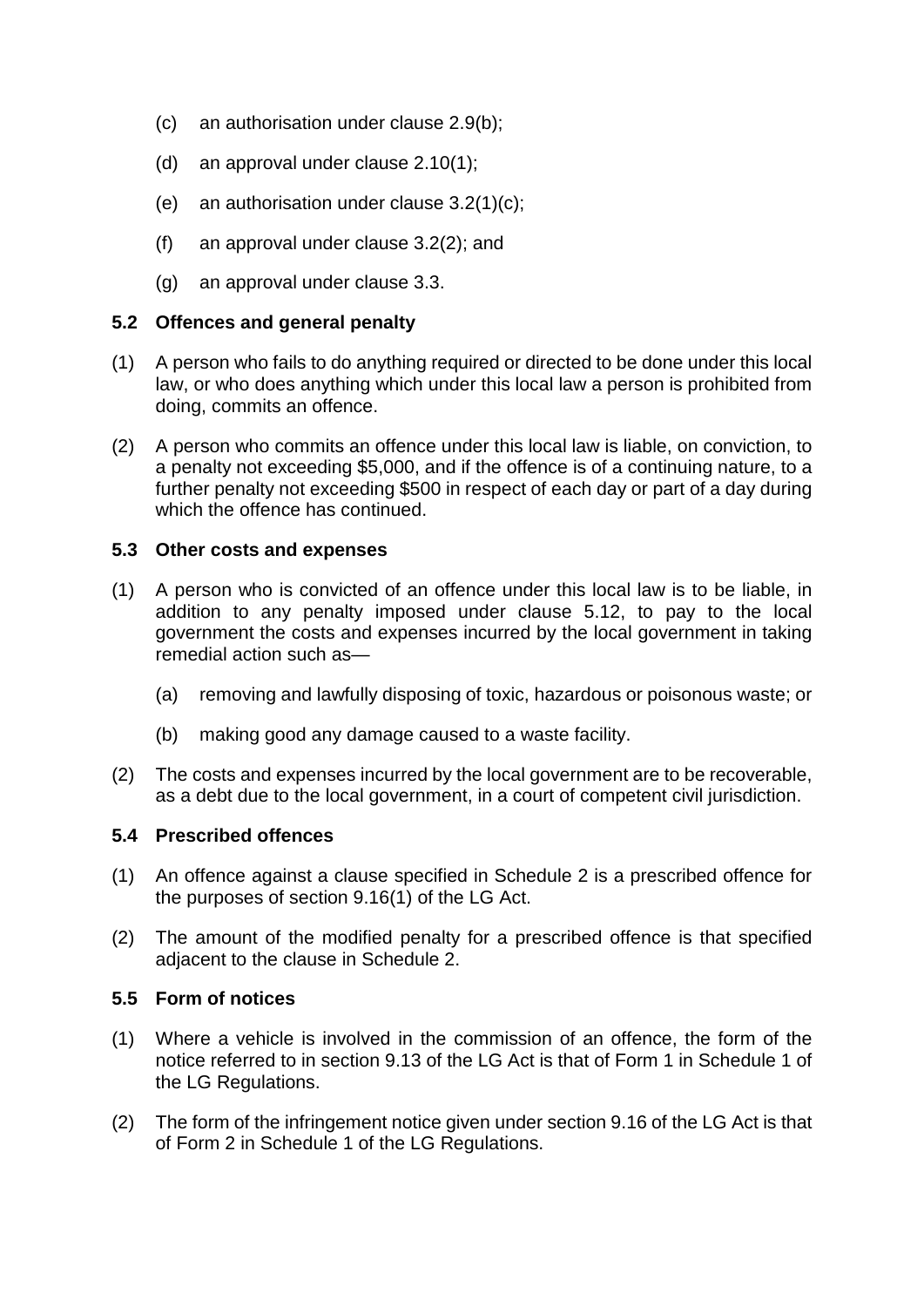(3) The form of the infringement withdrawal notice given under section 9.20 of the LG Act is that of Form 3 in Schedule 1 of the LG Regulations.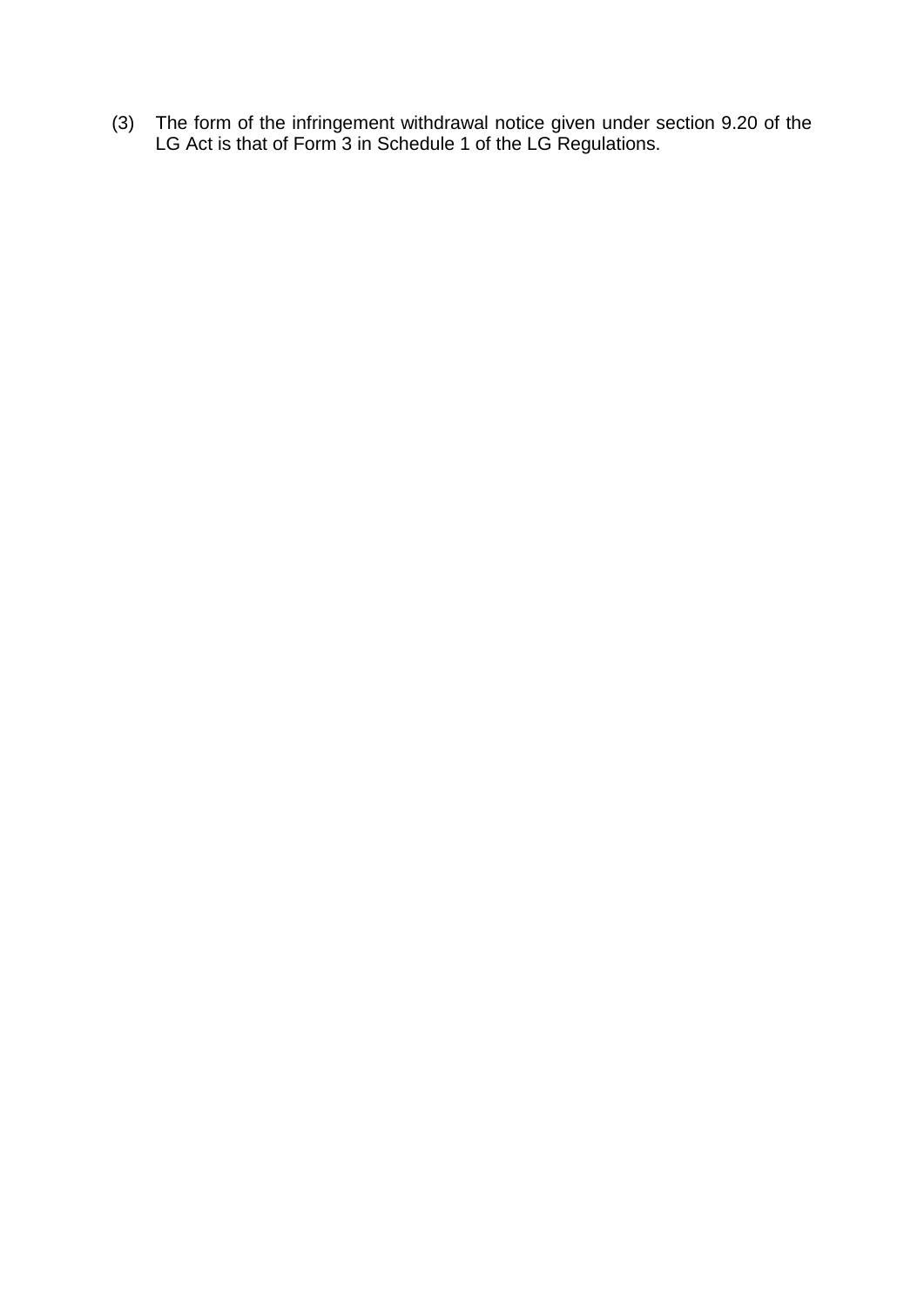# **Schedule 1 - Meaning of 'non-collectable waste'** [Clause 1.5(1)]

#### <span id="page-15-0"></span>*non-collectable waste* means –

- (a) hot or burning material;
- (b) household hazardous waste, including paint, acids, alkalis, fire extinguishers, solvents, pesticides, oils, gas cylinders, batteries, chemicals and heavy metals;
- (c) any other hazardous material, such as radioactive waste;
- (d) any explosive material, such as flares or ammunition;
- (e) electrical and electronic equipment;
- (f) hospital, medical, veterinary, laboratory or pathological substances;
- (g) construction or demolition waste;
- (h) sewage;
- (i) 'controlled waste' for the purposes of the *Environmental Protection (Controlled Waste) Regulations 2004*;
- (j) any object that is greater in length, width, or breadth than the corresponding dimension of the receptacle or that will not allow the lid of the receptacle to be tightly closed;
- (k) waste that is or is likely to become offensive or a nuisance, or give off an offensive or noxious odour, or to attract flies or cause fly breeding unless it is first wrapped in non-absorbent or impervious material or placed in a sealed impervious and leak-proof container; and
- (l) any other waste determined by the local government to be non-collectable waste.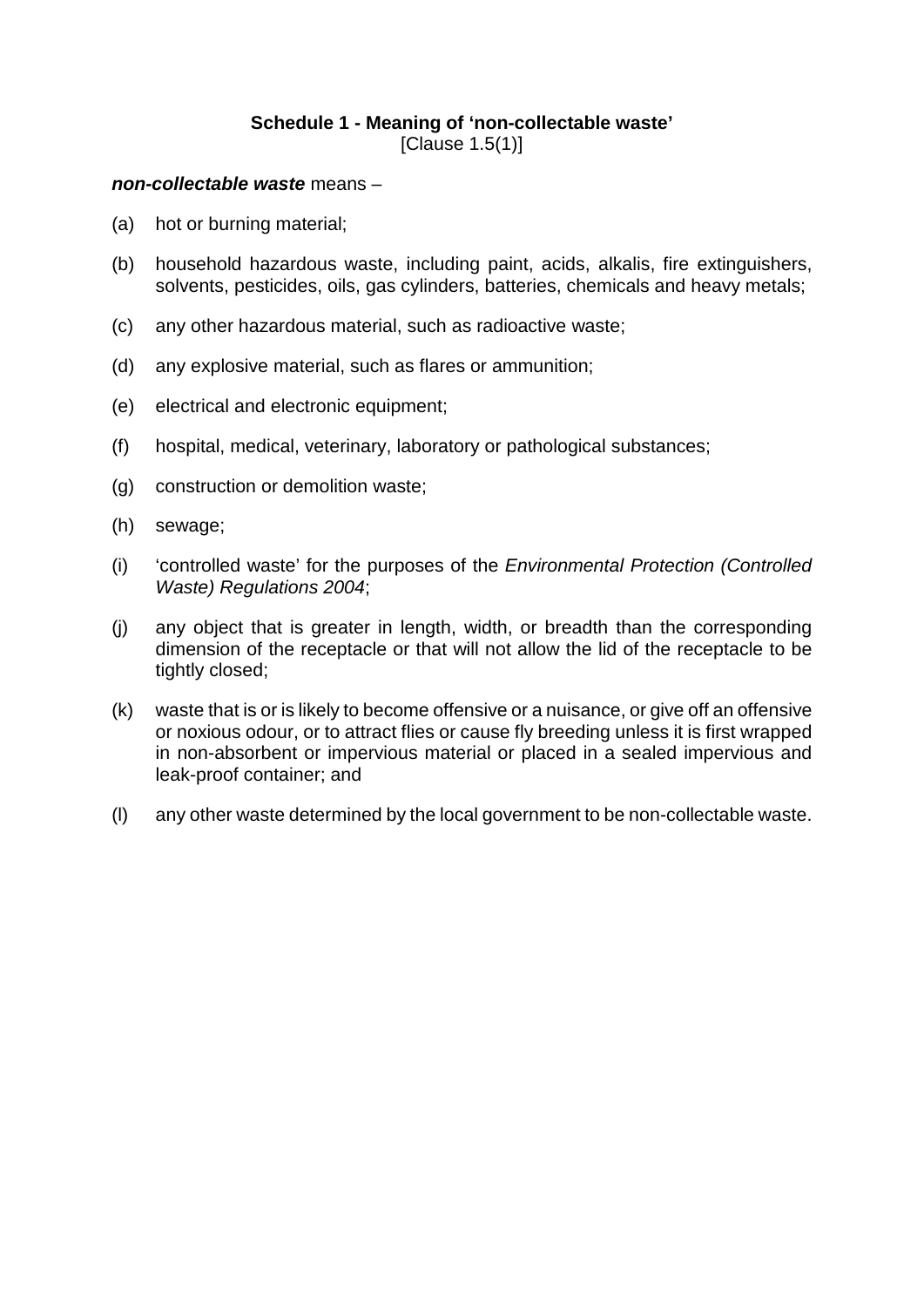# **Schedule 2 - Prescribed offences** [Clause 5.4]

<span id="page-16-0"></span>

| <b>Item</b><br>No. | <b>Clause</b><br>No. | <b>Description</b>                                                                    | <b>Modified</b><br><b>Penalty</b> |
|--------------------|----------------------|---------------------------------------------------------------------------------------|-----------------------------------|
| 1                  | 0                    | Failing to pay fee or charge                                                          | \$350                             |
| $\overline{2}$     | $\Omega$             | Failing to ensure lawful use of receptacle                                            | \$350                             |
| 3                  | $\overline{0}$       | non-collectable<br>Depositing<br>waste<br><i>in</i><br>a<br>receptacle                | \$350                             |
| 4                  | $\overline{0}$       | Depositing waste in another receptacle without<br>consent                             | \$350                             |
| 5                  | 0                    | Exceeding weight capacity of a general waste<br>receptacle                            | \$350                             |
| 6                  | $0$ and $(3)$        | Depositing unauthorised waste in a general<br>waste receptacle                        | \$350                             |
| 7                  | $\overline{0}$       | Depositing unauthorised waste in a recycling<br>waste receptacle                      | \$350                             |
| 8                  | $0$ and $(c)$        | Exceeding weight capacity of a recycling waste<br>receptacle                          | \$250                             |
| 9                  | $\overline{0}$       | Depositing unauthorized waste in an organic<br>waste receptacle                       | \$350                             |
| 10                 | $0$ and $(c)$        | Exceeding weight capacity of an organic waste<br>receptacle                           | \$350                             |
| 11                 | $\overline{0}$       | Failing to comply with a direction concerning<br>placement or removal or a receptacle | \$250                             |
| 12                 | 0                    | Failing to keep a receptacle in the required<br>location                              | \$250                             |
| 13                 | 0                    | Failing to place a receptacle for collection in a<br>lawful position                  | \$250                             |
| 14                 | $\overline{0}$       | Failing to provide a sufficient number of<br>receptacles                              | \$250                             |
| 15                 | 0                    | Failing to notify of a lost, stolen, damaged or<br>defective receptacle               | \$50                              |
| 16                 | 0                    | Damaging, destroying or interfering with a<br>receptacle                              | \$400                             |
| 17                 | 0                    | Removing a receptacle from premises                                                   | \$400                             |
| 18                 | 2.10(1)              | Failing to comply with a term or condition of<br>verge waste collection               | \$400                             |
| 19                 | 0                    | Removing waste for commercial purposes                                                | \$350                             |
| 20                 | 2.10(3)              | Disassembling or leaving in disarray<br>deposited for collection<br>waste             | \$250                             |
| 21                 | 0                    | Failing to provide a sufficient number of<br>receptacles                              | \$250                             |
| 22                 | $\Omega$             | Failing to keep a receptacle clean and in a good<br>condition and repair              | \$250                             |
| 23                 | 0                    | Failing to prevent fly breeding and vectors of disease in a receptacle                | \$350                             |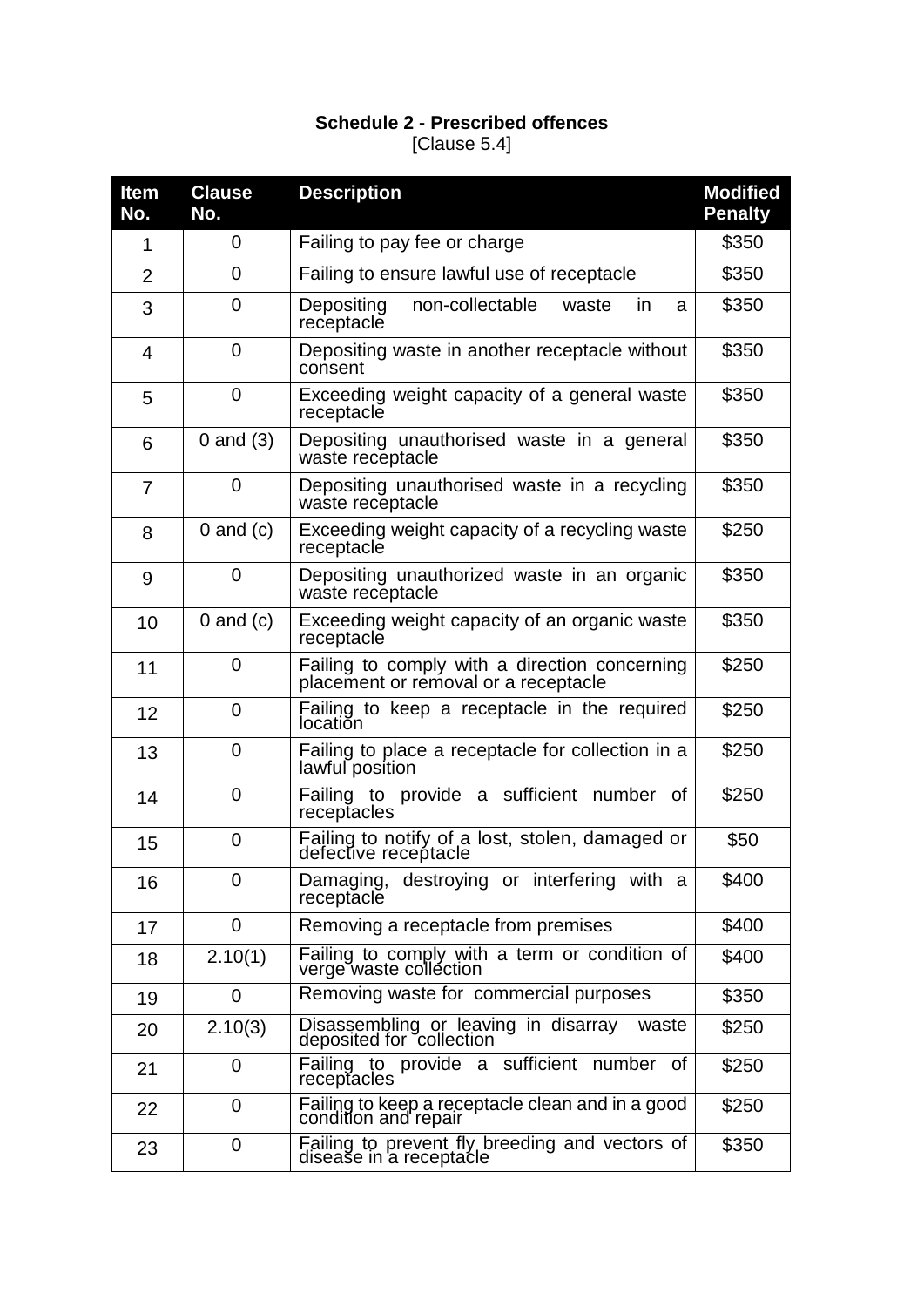| <b>Item</b><br>No. | <b>Clause</b><br>No. | <b>Description</b>                                                                                                          | <b>Modified</b><br><b>Penalty</b> |
|--------------------|----------------------|-----------------------------------------------------------------------------------------------------------------------------|-----------------------------------|
| 24                 | 0                    | Failing to prevent the emission of offensive<br>odours from a receptacle                                                    | \$350                             |
| 25                 | 0                    | Allowing a receptacle to cause a nuisance                                                                                   | \$350                             |
| 26                 | $\Omega$             | Failing to comply with a direction to clean, disinfect or deodorise receptacle                                              | \$300                             |
| 27                 | 0                    | Unauthorised removal of waste from premises                                                                                 | \$250                             |
| 28                 | $\Omega$             | Removing waste from a receptacle without<br>approval                                                                        | \$250                             |
| 29                 | $\overline{0}$       | Failing to comply with a sign or direction                                                                                  | \$500                             |
| 30                 | 0                    | Failing to comply with a direction to leave                                                                                 | \$500                             |
| 31                 | 0                    | Disposing waste without payment of fee or<br>charge                                                                         | \$500                             |
| 32                 | $\overline{0}$       | Depositing waste contrary to sign or direction                                                                              | \$500                             |
| 33                 | 0                    | Removing waste without authority                                                                                            | \$250                             |
| 34                 | $\Omega$             | Depositing toxic, poisonous or hazardous waste<br>without authority                                                         | \$500                             |
| 35                 | $\Omega$             | Lighting a fire without authority                                                                                           | \$300                             |
| 36                 | $\overline{0}$       | Removing or interfering with any flora without<br>authority                                                                 | \$300                             |
| 37                 | $\Omega$             | Removing or interfering with any fauna without<br>authority                                                                 | \$300                             |
| 38                 | $\overline{0}$       | Damaging, defacing or destroying any building,<br>equipment, plant or property within a waste<br>facility without authority | \$500                             |
| 39                 | 0                    | Acting in an abusive or threatening manner                                                                                  | \$300                             |